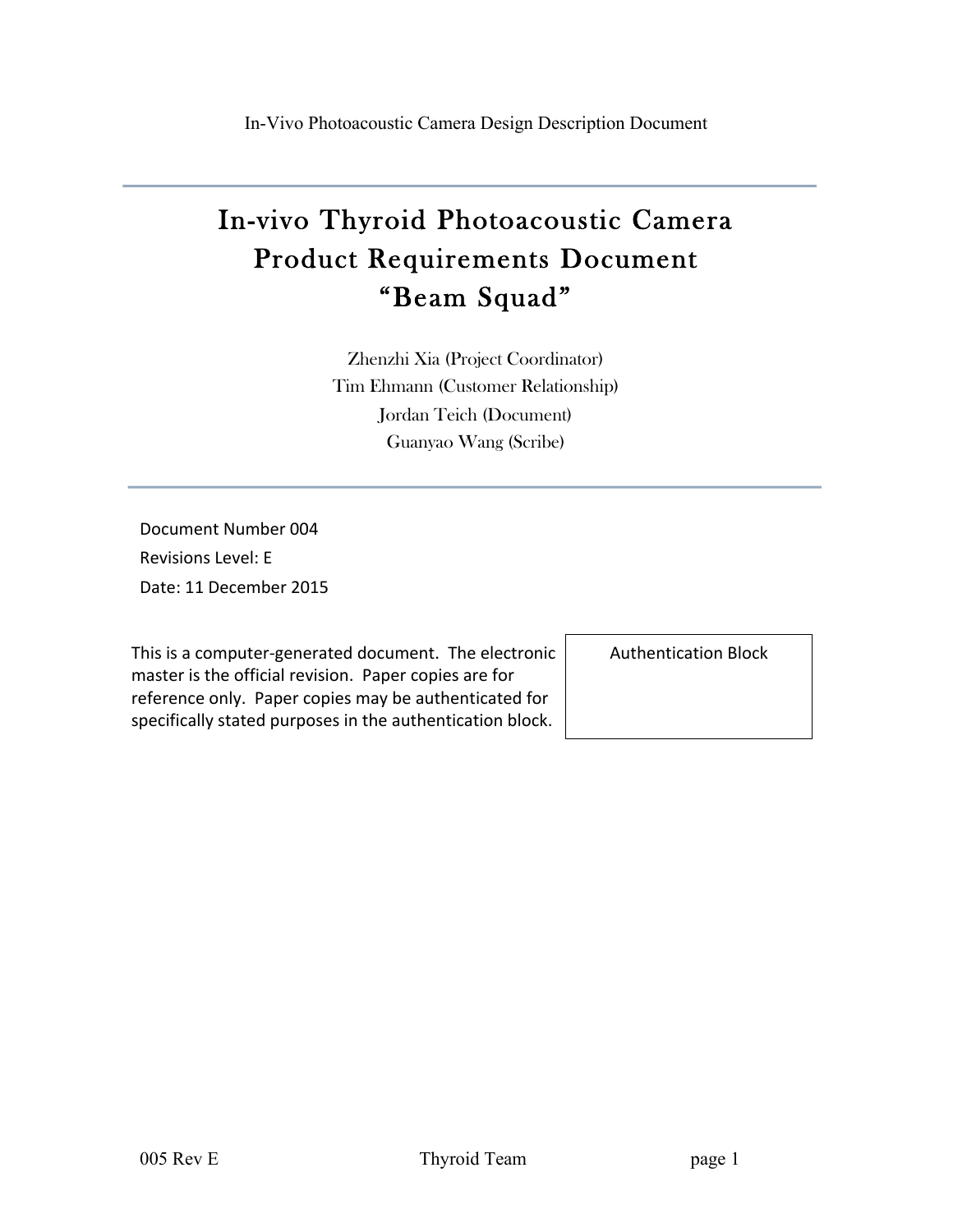## **Revision History**

| <b>Rev</b> | <b>Description</b>                     | Date             | Authorization |
|------------|----------------------------------------|------------------|---------------|
| A          | Release                                | November 2 2015  | All           |
| B          | Added timeline                         | November 15 2015 | T, Z          |
|            | Laser delivery requirements            |                  |               |
|            | Updated responsibility                 |                  |               |
| C          | Updated fitness for use, desirables    | November 22 2015 | All           |
|            | Added budget/materials                 |                  |               |
|            | Added specifications                   |                  |               |
|            | Updated timeline                       |                  |               |
| D          | Added group responsibilities           | December 09 2015 | All           |
|            | Added proposed laser delivery systems  |                  |               |
|            | Updated budget/materials               |                  |               |
|            | Added recourses needed                 |                  |               |
|            | Added appendix                         |                  |               |
| E          | Updated divergence spec                | December 11 2015 | All           |
|            | Updated focusing lens spec and price   |                  |               |
|            | Updated resources needed (lens design) |                  |               |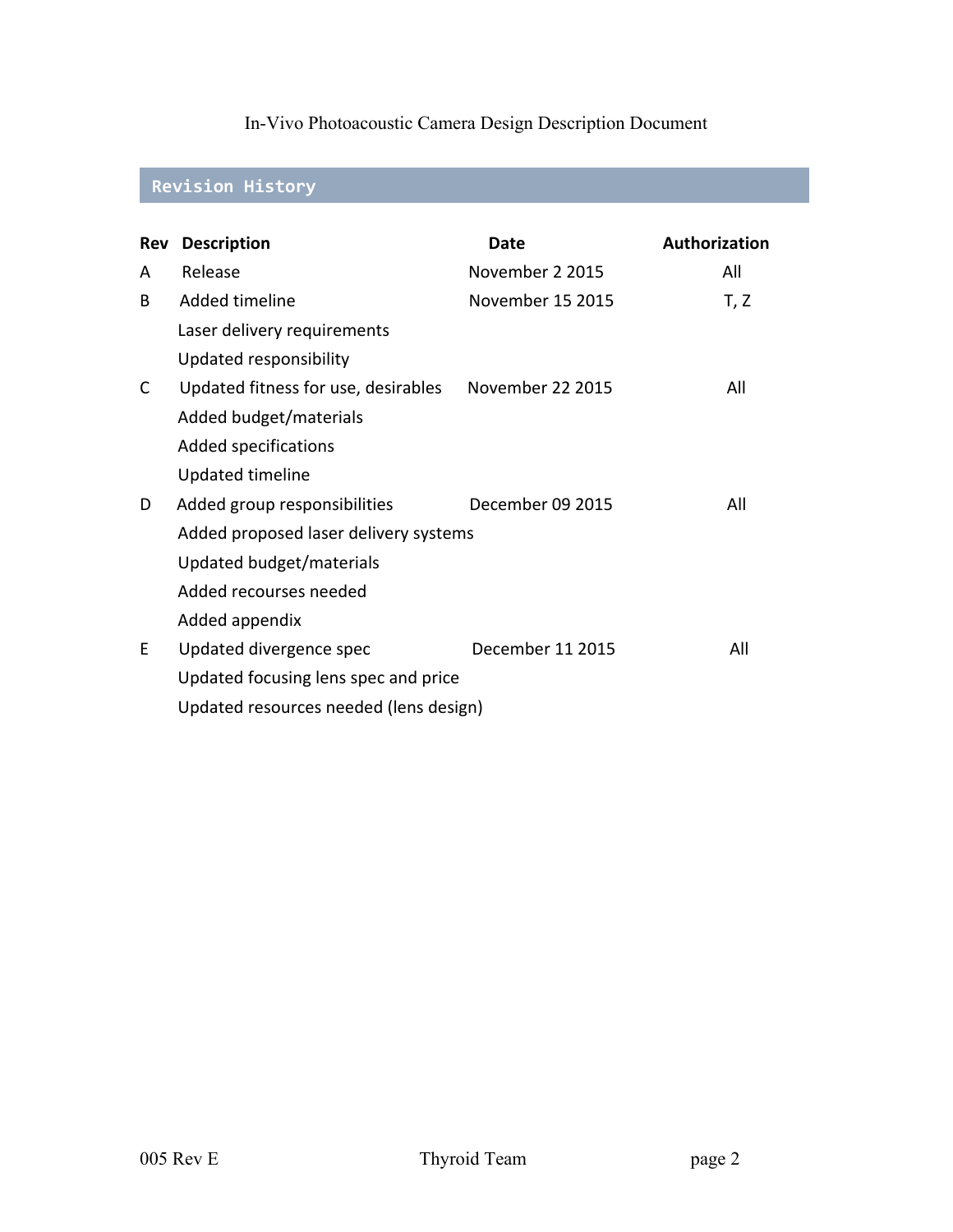## Table of Contents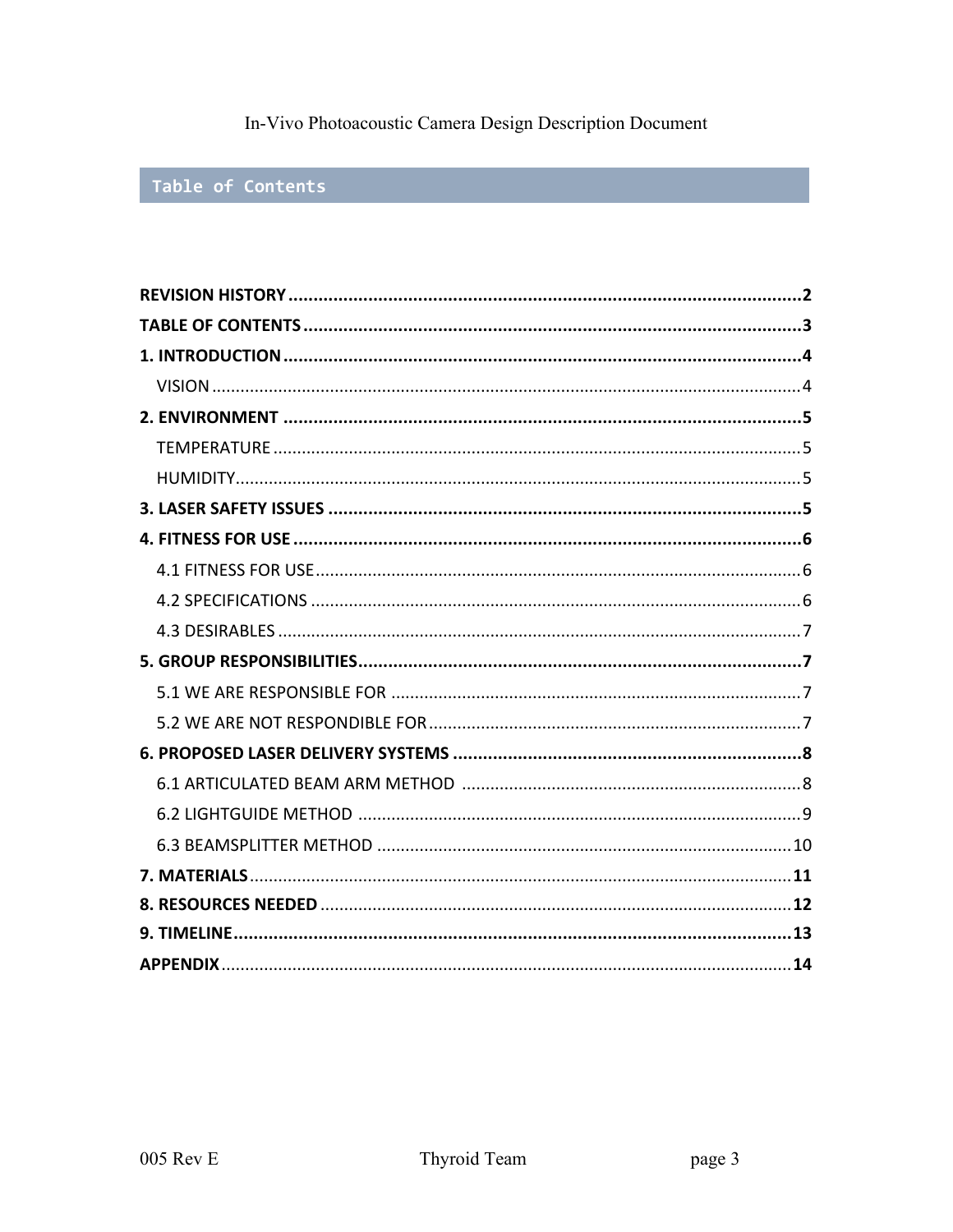## **1. Introduction**

The in-vivo photoacoustic camera currently being researched has the potential to be a tool used in detecting early stage thyroid cancer. The camera is being developed under the supervision and with the help of Dr. Navalgund Rao, a professor in the Imaging Sciences Department at RIT, Dr. Vikram Dogra, a doctor in the Radiology Department at the University of Rochester Medical Center (URMC), and Dr. Bhargava Chinni, a researcher in the Department of Imaging Sciences at URMC. The goal of this project is to ultimately create a laser delivery system which will deliver laser light to a handheld probe. If time permits, this probe will also be designed and fabricated.

#### **Vision**

An in-vivo photo-acoustic thyroid imaging system for use in a clinical setting, with the purpose of differentiating between normal and malignant tissue within the thyroid. This consists of a laser source, laser delivery system, an imaging probe, and a detector within the probe. The primary goal of this project is to design the laser delivery system which connects to the imaging probe placed against the patient's neck. This delivery system must have low power loss and must produce a uniform beam, as the source of illumination for the imaging probe.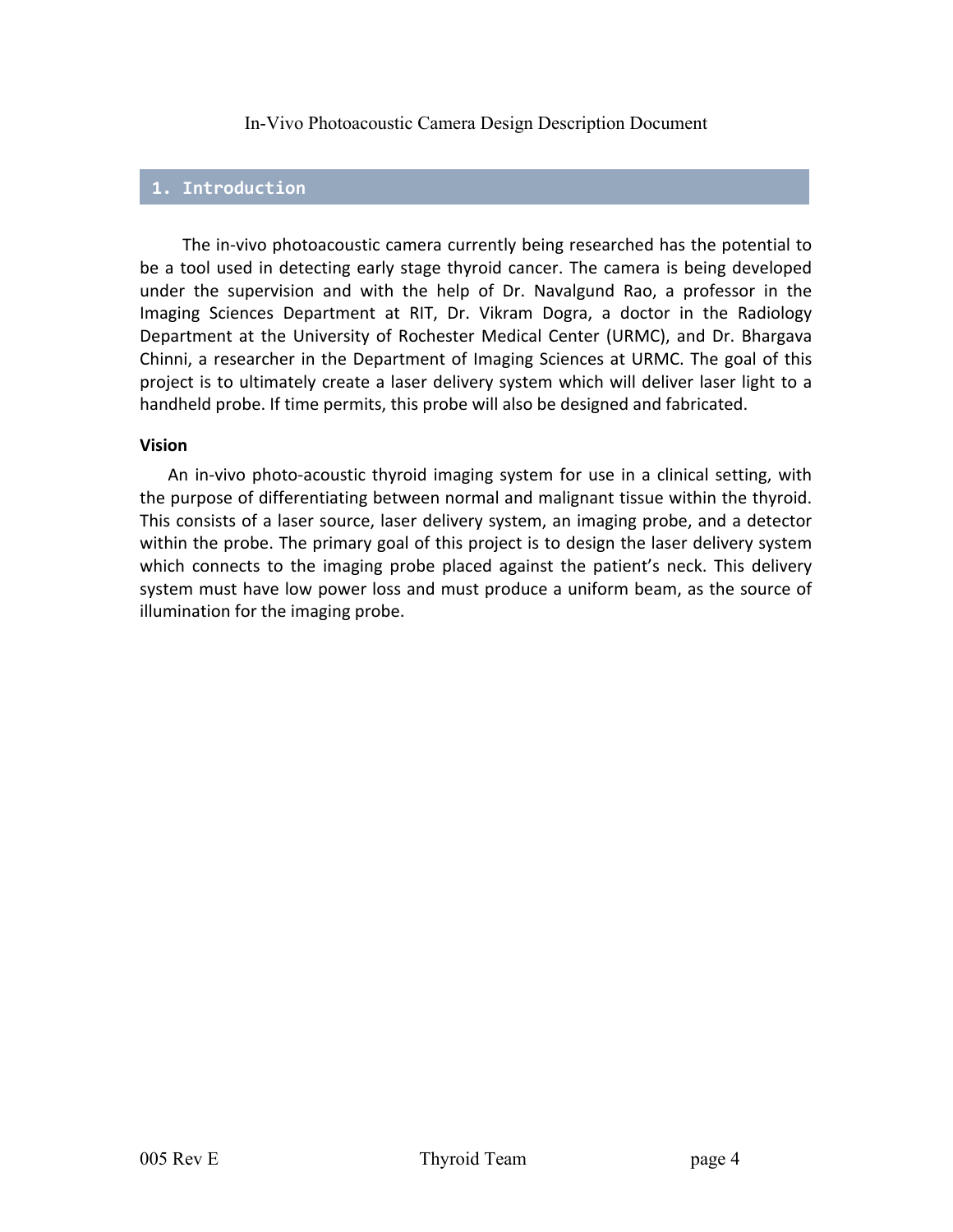#### **2. Environment**

As a laboratory instrument, it needs to operate in the following environment:

#### **Temperature**

15-35 °C - safe operation/ meets specifications

#### **Relative Humidity**

Non-condensing  $-$  meets specifications and safe operation

- Acoustic lens **5** must be able to be submerged in water or a similar liquid.
- The liquid used in the setup should have matching acoustic impedance to the reflecting plate 4.
- During normal operation, the imaging probe 3 will come into contact with human tissue **8**. Therefore any parts of the probe in contact with human tissue must be readily cleaned and sterilized. Also, the probe must be sealed from outside fluids and gases.
- Wall power is necessary for the laser that is used as the source. The laser which acts as the source for the camera, will be too large to be portable and as such, must be located on a tabletop, far enough away as not to impede the physician.
- **•** The probe **3** itself must be handheld and easily portable.
- The images produced by the imaging probe must be displayed in real time on a computer monitor, connected to the probe.

### **3. Laser Safety Issues**

- The laser proposed for use in this product is characterized as a class four laser.
- The laser used in this camera falls under ANSI standard Z 136.1 specifying that the peak power of the laser pulses incident upon tissue must be less than 20  $ml/cm^2$ .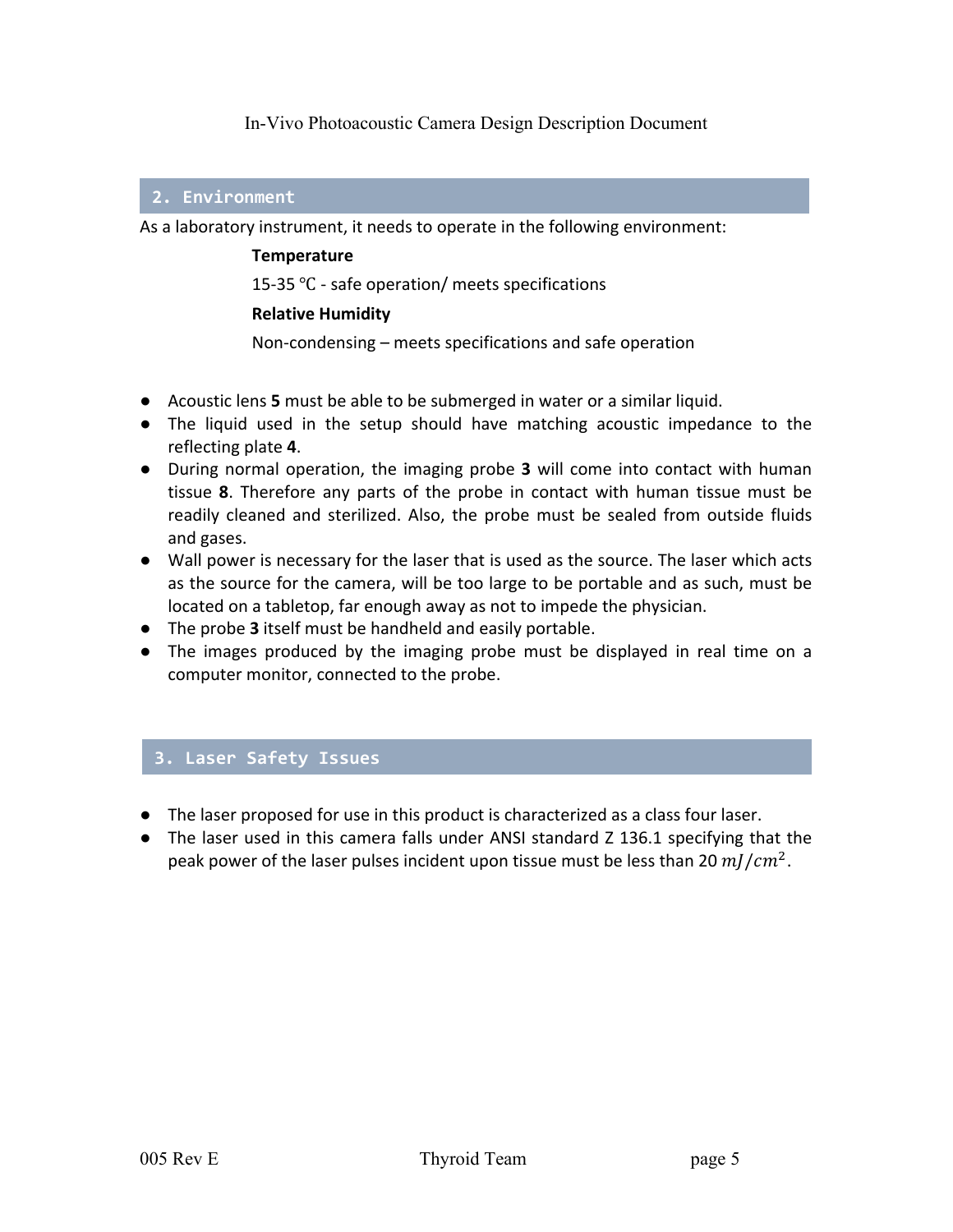## **4. Fitness for Use**

### **4.1 Fitness for Use:**

Our group is responsible for the laser delivery system that delivers the source illumination (laser light) to an imaging probe 3, similar to that which has been created already for an in vitro application. As such, the delivery system will:

- Be able to move in three dimensions
- Produce a uniform beam (uniformity metric is still being discussed)
- Result in power loss <50%

| <b>4.2 Specifications</b>         |                          |                                                    |  |
|-----------------------------------|--------------------------|----------------------------------------------------|--|
| Laser Source                      |                          |                                                    |  |
| Wavelength                        | $=$                      | 700-1200nm; specifically 760, 850, 930, and 970 nm |  |
| <b>Pulse Repetition Frequency</b> | $=$                      | $1-10$ Hz                                          |  |
| <b>Pulse Duration</b>             | $=$                      | $3-5$ ns                                           |  |
| <b>Pulse Peak Power</b>           | $=$                      | 10-70 mJ/cm <sup>2</sup>                           |  |
| <b>Beam Diameter</b>              | $=$                      | 8 <sub>mm</sub>                                    |  |
|                                   |                          | Laser Delivery System                              |  |
| <b>Power Loss</b>                 | $\overline{\phantom{0}}$ | 50% over 700-1200 nm bandwidth                     |  |
| Divergence                        | $\,<\,$                  | $0.5$ mrad                                         |  |
| Uniformity of output beam         | $\,>$                    | 90%                                                |  |
| Movement                          | $=$                      | Able to move in x,y,z directions                   |  |
| Detector                          |                          |                                                    |  |
| Transducer array                  | $=$                      | 32 element, linear array                           |  |
| Pitch                             | $=$                      | $0.3$ mm                                           |  |
| <b>Element Dimensions</b>         | $=$                      | $0.7 \times 1 \times 0.15$ mm                      |  |
| Center Frequency                  | $=$                      | 8 MHz                                              |  |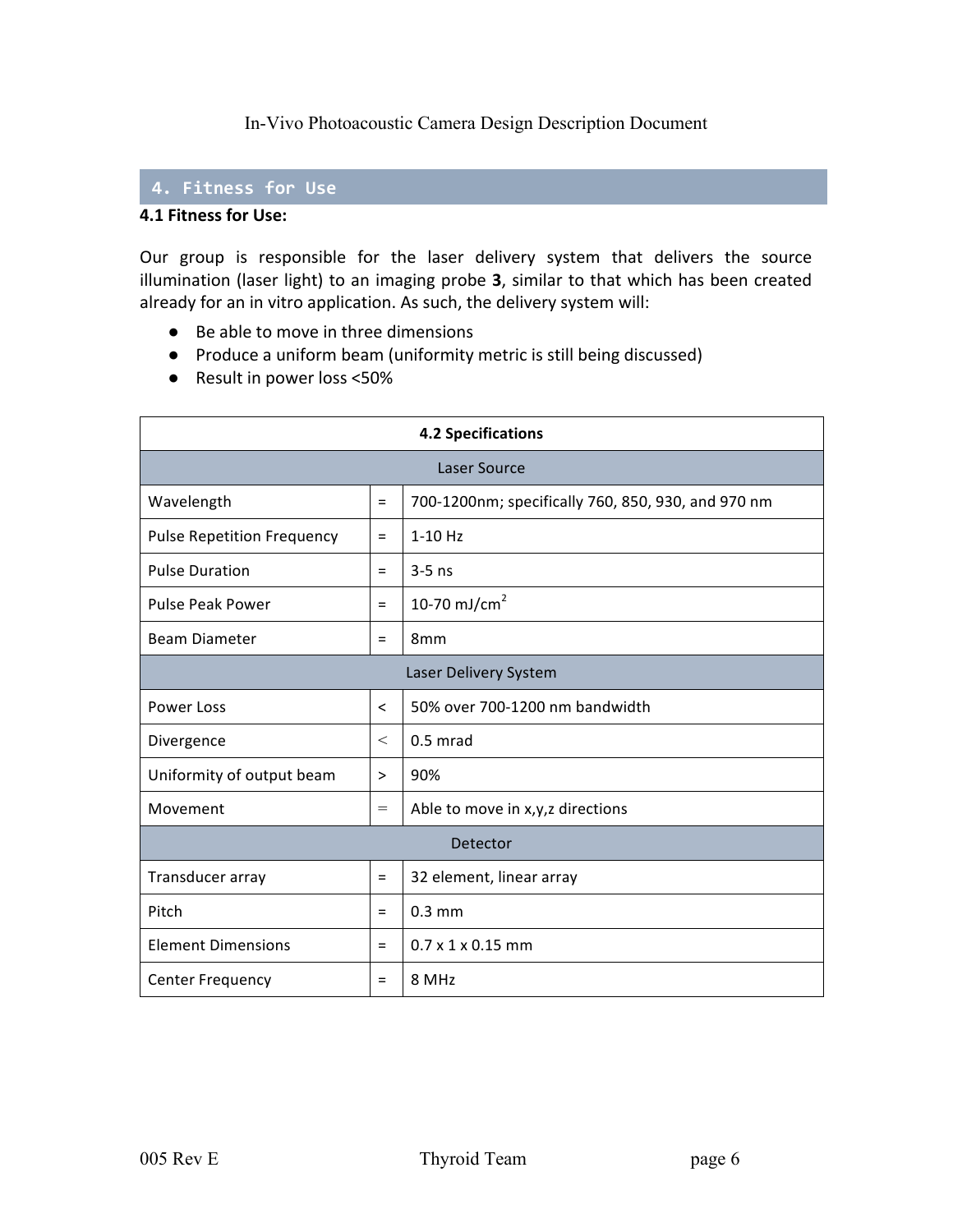### **4.3 Desirables**

Our group is responsible for designing the laser delivery system that will deliver laser light to an imaging probe. If time permits, we will also proceed with creating said imaging probe according to our customer. It is desirable that the entire system:

- Be able to image one lobe of the thyroid using a handheld, portable probe **3**
- Have a resolution of 0.7x1.0x0.15 mm, based on the size of the detector elements **6**.
- Produce images through the use of inexpensive real time focusing with C-scan image display on the detector.
- Contain a beam shaping diffuser **7** that can convert a circularly or linearly shaped beam to a linear distribution **8** such that the beam matches the dimensions of the linear array transducer **6**.
- Contain either a thin glass plate 4, which acts as an acoustic reflector, or a plate composed of an acoustically transmissible material, coated with an optically reflective coating.

Using proposed delivering system with beam arm, the system may also:

Include a coupling system 1 from laser source to the delivery system, as well as from the delivery system to the probe.

## **5. Group Responsibilities**

### **5.1 We Are Responsible For:**

- Designing a laser delivery system for a multi-mode infrared laser that will be the most efficient at minimizing power loss
- Design the laser delivery system such that it delivers pulses at or under 20 mJ/cm^2 in order to meet ANSI standards
- Building and testing a prototype with the customer's laser system to make sure the delivery system is up to the customer's expectations

### **5.2 We Are Not Responsible For:**

- Designing and creating a prototype of the imaging probe
- Finding a method in which to couple the imaging probe to our laser delivery system
- Integrating the software that will be used to analyze images of thyroid tissue with the entire system

● Any finite element analysis involving the transmission rate of ultrasound through the imaging probe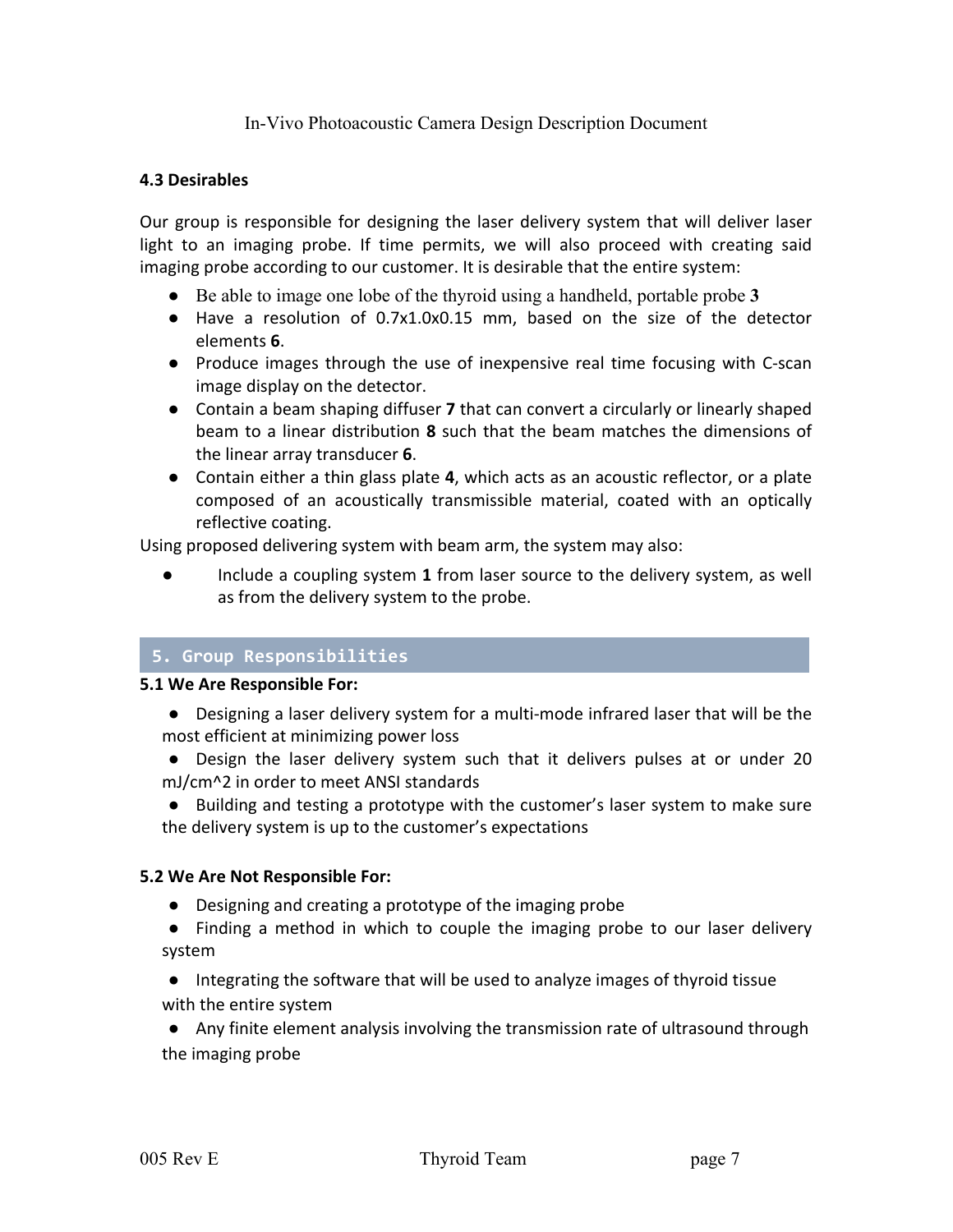## **6. Proposed Laser Delivery Systems**

## **6.1 Articulated Beam Arm Method**



Fig.1 Articulated beam arm layout of in-vivo photoacoustic camera

|  | <b>Main Requirements and Specifications</b> |
|--|---------------------------------------------|
|  |                                             |
|  |                                             |

- Piping that can withstand high power laser
- AR coated prisms or mirrors coated to be  $\sim$ 99% reflective
- Translational system for movement in three dimensions

| <b>Advantages</b>                                                                                                                           | <b>Disadvantages</b>                                                                                                                           |
|---------------------------------------------------------------------------------------------------------------------------------------------|------------------------------------------------------------------------------------------------------------------------------------------------|
| Low power loss                                                                                                                              | A simple mechanical design may be                                                                                                              |
| Performance related to wavelength and<br>power of incident laser beam related to<br>the prisms or mirrors located inside of the<br>beam arm | clunky and unwieldy, while a more<br>complex mechanical design, allowing for<br>fluid movement in three dimensions,<br>would be time consuming |
| (These prisms and mirrors can be easily<br>selected to match our specifications)                                                            | Difficult to ensure proper alignment of<br>mirrors                                                                                             |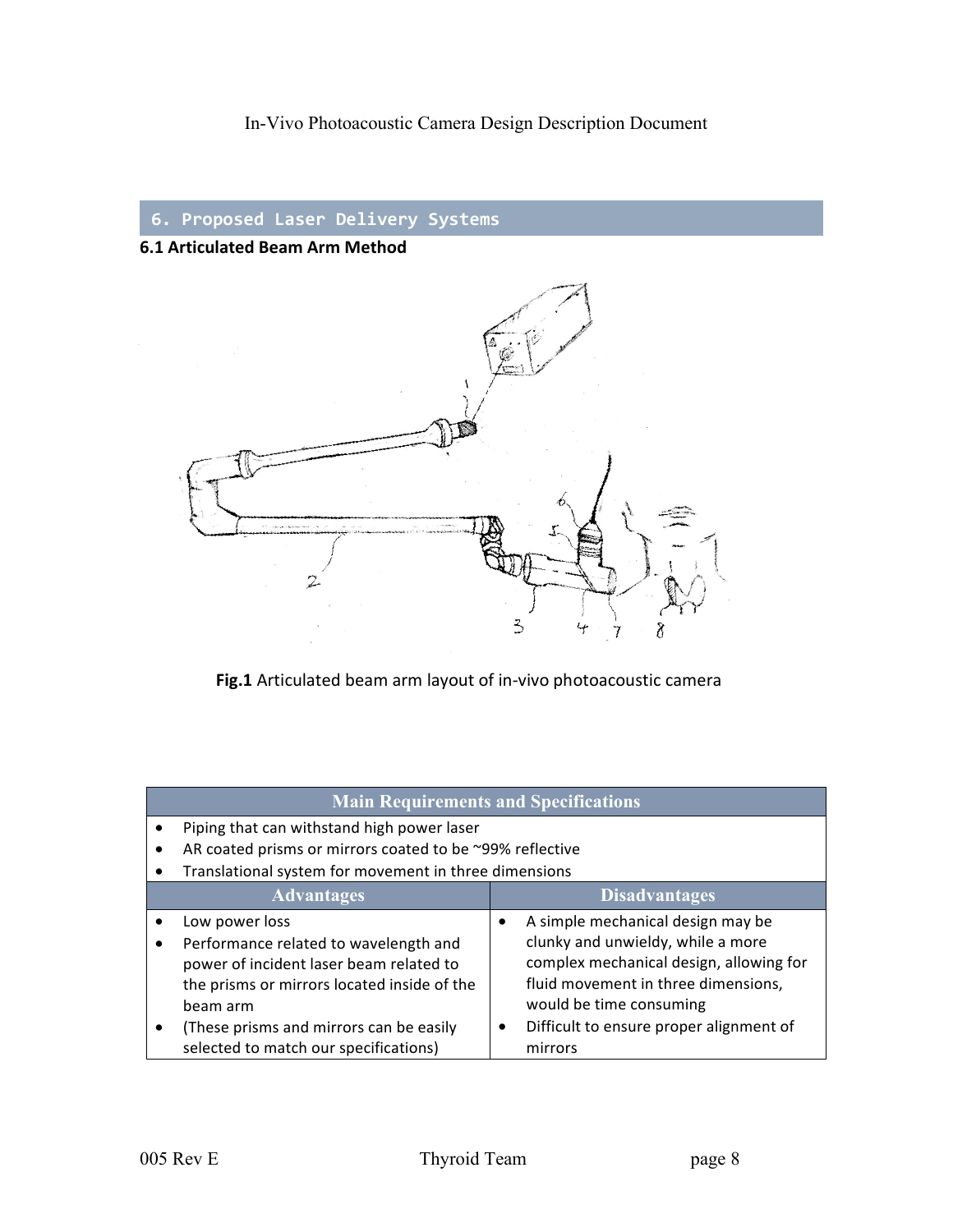## **6.2 Lightguide Method**



Fig.2 Lightguide layout of in-vivo photoacoustic camera

| <b>Main Requirements and Specifications</b>                                                                                                                                        |                                                                                                                                                                                                                                                                                                                                                                                                                                              |  |  |
|------------------------------------------------------------------------------------------------------------------------------------------------------------------------------------|----------------------------------------------------------------------------------------------------------------------------------------------------------------------------------------------------------------------------------------------------------------------------------------------------------------------------------------------------------------------------------------------------------------------------------------------|--|--|
| Lightguide, usable in the Visible-IR spectrum (see Appendix.C)<br>(Currently exploring the possibility of using a 6.35 mm diameter, 1.22 m long lightguide<br>provided by Dr. Rao) |                                                                                                                                                                                                                                                                                                                                                                                                                                              |  |  |
| <b>Advantages</b>                                                                                                                                                                  | <b>Disadvantages</b>                                                                                                                                                                                                                                                                                                                                                                                                                         |  |  |
| Flexible and easy to use<br><b>Readily Usable</b><br>Will allow us time to design the imaging<br>٠<br>probe that will be connected to the laser<br>delivery system                 | Power loss increases with length of the<br>٠<br>light guide- must keep the lightguide<br>short<br>(the lightguide is comprised of many<br>smaller optical fibers, whose core sizes<br>are small. Therefore power will be lost<br>upon entering the lightguide as well)<br>Produces a diffuse laser, rather than the<br>$\bullet$<br>desired, high uniformity laser beam<br>May not be able to handle high powered<br>$\bullet$<br>pulses-TBD |  |  |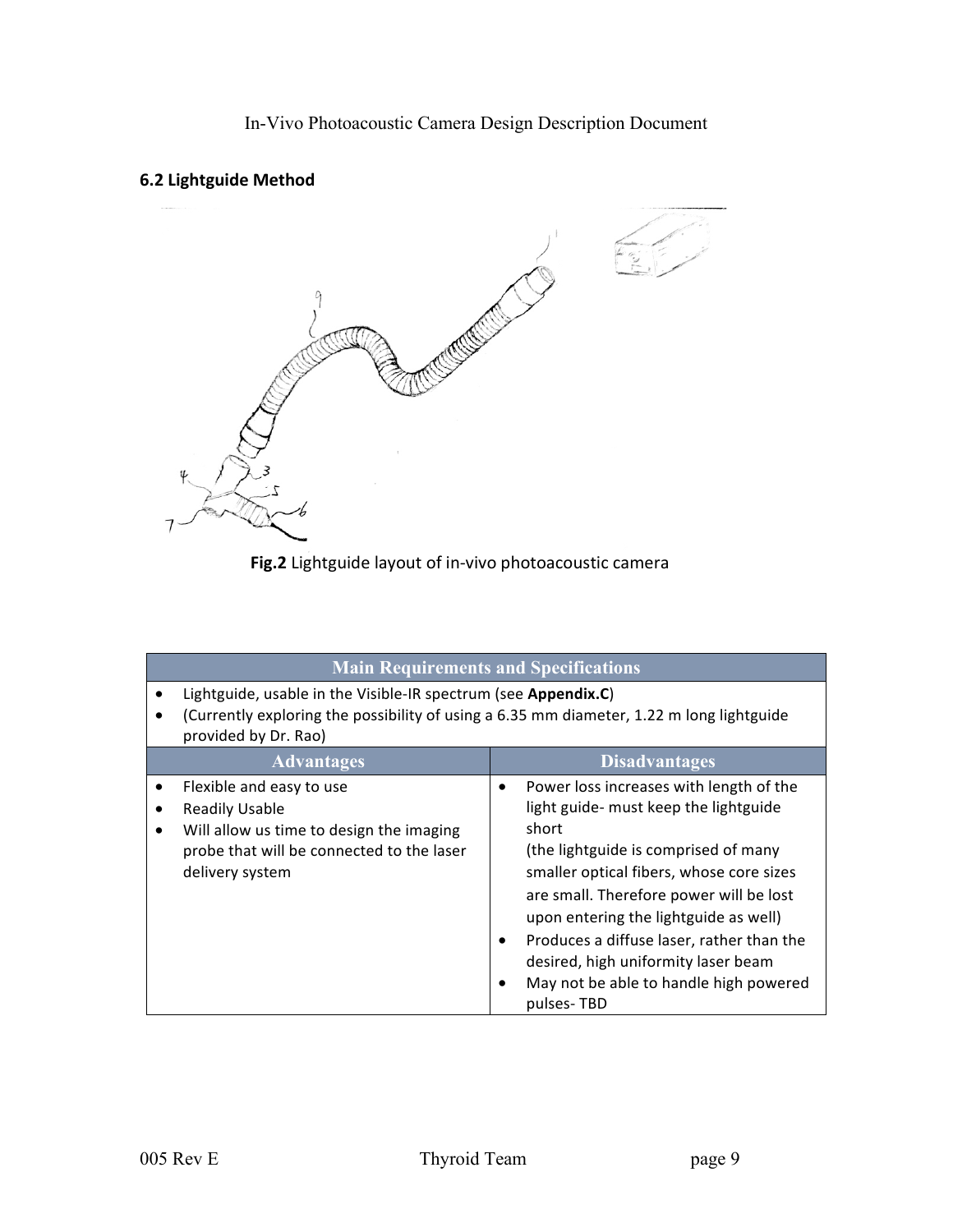

## **6.3 Optical Fiber Bundle with Beamsplitters Method**

Fig.3 Optical Fiber Bundle with beamsplitters layout of in-vivo photoacoustic camera

| <b>Main Requirements and Specifications</b>                                                                                                                                                                                                                                                                                                                                                                                                                                                                                                     |                                                                                                                                                                                                                                                                                                                                                                                                                                        |  |  |
|-------------------------------------------------------------------------------------------------------------------------------------------------------------------------------------------------------------------------------------------------------------------------------------------------------------------------------------------------------------------------------------------------------------------------------------------------------------------------------------------------------------------------------------------------|----------------------------------------------------------------------------------------------------------------------------------------------------------------------------------------------------------------------------------------------------------------------------------------------------------------------------------------------------------------------------------------------------------------------------------------|--|--|
| Multiple beamsplitters; this number will vary based on our final design of the system<br>Multiple lightguides or optical fibers; again, this number will vary depending on the final<br>design of the system and the damage threshold of each fiber or lightguide<br>Focusing Lenses; depends on the number of fibers or lightguides we plan to use<br>Box with black coating or paint around the inside, in order to ensure that no laser light<br>reflects off the inside of the box; minimizes stray light escaping from the delivery system |                                                                                                                                                                                                                                                                                                                                                                                                                                        |  |  |
| <b>Advantages</b>                                                                                                                                                                                                                                                                                                                                                                                                                                                                                                                               | <b>Disadvantages</b>                                                                                                                                                                                                                                                                                                                                                                                                                   |  |  |
| By splitting the laser beam into multiple<br>fibers or lightguides, we are able to avoid<br>destroying the fibers or lightguides with<br>pulses $\geq 10$ mJ/cm2<br>Allows for flexibility of lightguide or fiber<br>optic cable                                                                                                                                                                                                                                                                                                                | Each fiber or lightguide produces power<br>٠<br>loss; therefore if too many fibers or<br>lightguides are used, the system will<br>approach >50% power loss<br>Requires multiple beamsplitters, optical<br>٠<br>fibers or lightguides; may inflate cost<br>Efficient coupling of fibers or lightguides<br>٠<br>to the beamsplitters must be ensured in<br>order to reduce power loss; this makes<br>the system more difficult to design |  |  |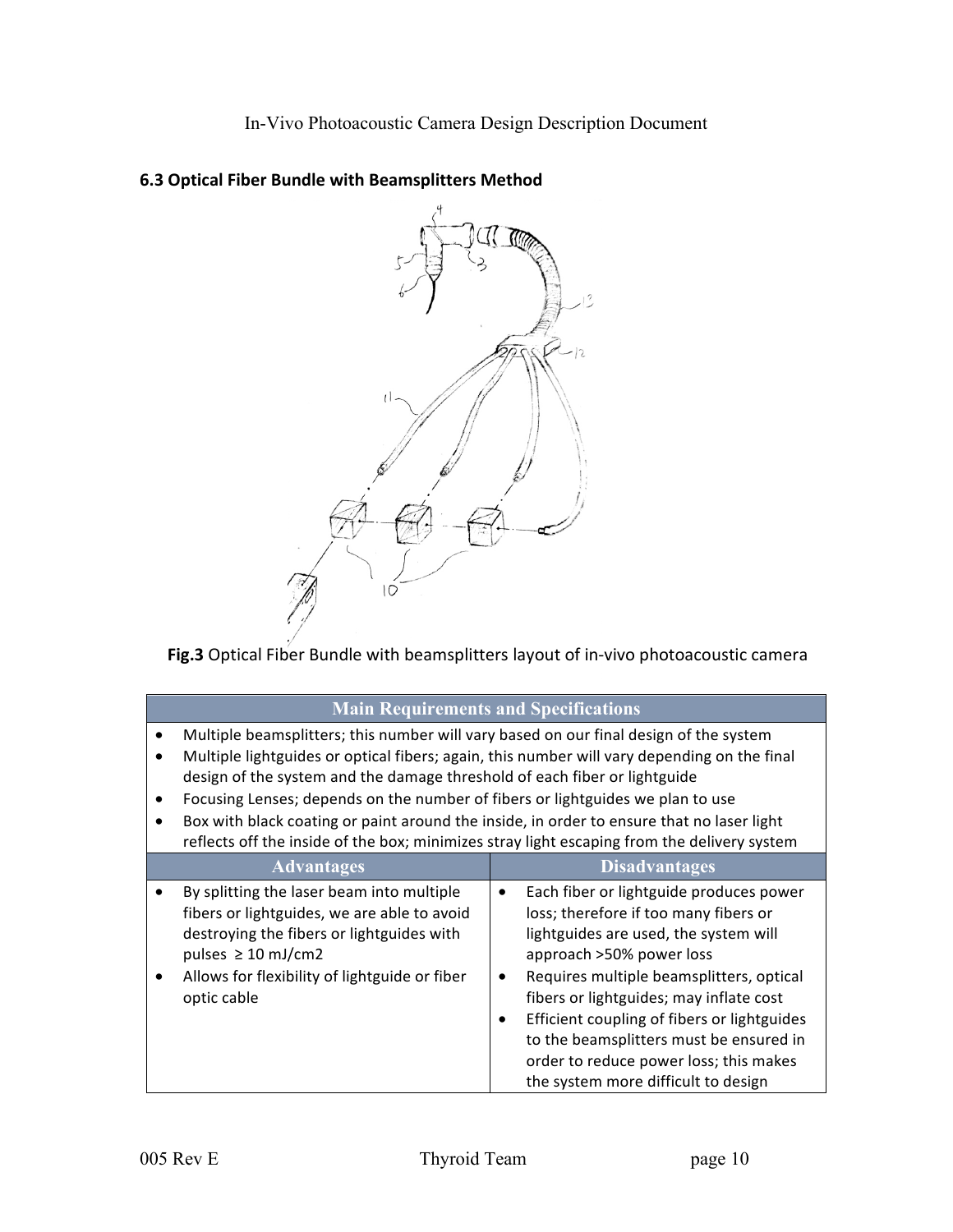## **7. Materials**

Our budget has been loosely set at anything less than \$1000. The materials necessary for testing and construction of the laser delivery system are listed below:

| <b>Proposed delivery</b><br>system                                  | Items for construction/testing                                                                                        | <b>Price</b>                                   |
|---------------------------------------------------------------------|-----------------------------------------------------------------------------------------------------------------------|------------------------------------------------|
| Articulated Beam Arm<br>Method<br>(Fig.1)                           | Piping                                                                                                                | May already be<br>available through<br>WHK lab |
|                                                                     | Thor Labs 15 mm right angle prism-mirror,<br>with protective silver coating                                           | Each prism is about<br>\$69                    |
|                                                                     | <b>Edmund Optics broadband dielectric</b><br>coated $\lambda$ /10 15 mm mirror                                        | Each mirror is<br>about \$85                   |
| Lightguide Method<br>(Fig.2)                                        | Edmund Optics ¼" diameter, 48" long<br>lightguide                                                                     | Provided                                       |
| Optical Fiber Bundle with<br><b>Beamsplitters Method</b><br>(Fig.3) | Thor Labs 2 m, 550 $\mu$ m core diameter high<br>power multimode fiber optic cable                                    | Each cable is about<br>\$191                   |
|                                                                     | Edmund Optics ¼" diameter, 48" long<br>lightguide                                                                     | Provided                                       |
|                                                                     | Multiple Thor Labs 20 mm, 50:50 cube<br>beamsplitters                                                                 | Each beamsplitter is<br>about \$190            |
|                                                                     | Multiple Edmund Optics plano-convex,<br>high damage threshold, focusing lenses; 12<br>mm diameter, 12 mm focal length | Each lens is about<br>\$37                     |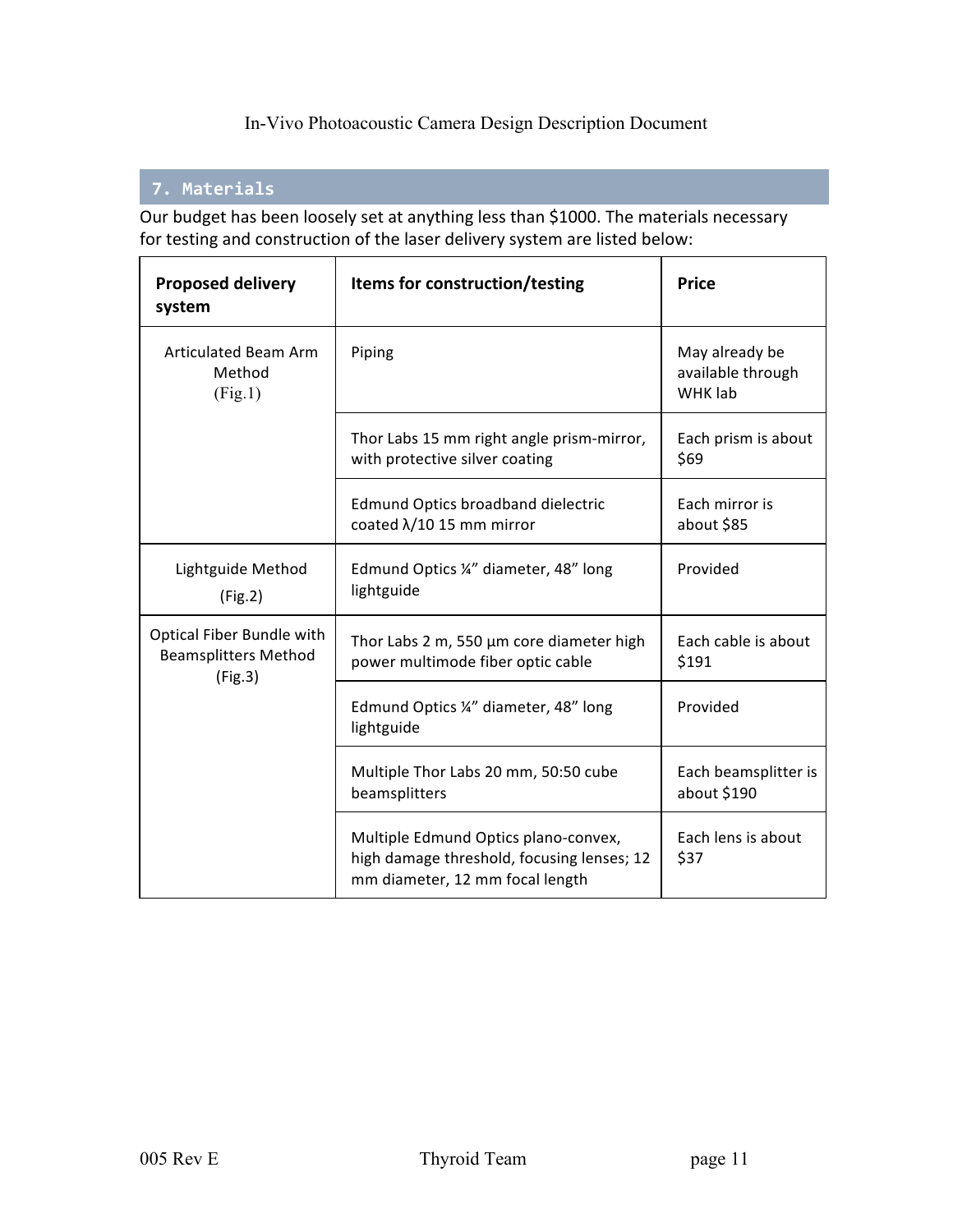#### **8. Resources Needed**

The following individuals will be used as advisors for our team:

- Graduate student (provided by WHK) for advising on possible lens designs for our delivery system
- Jim Zavislan for advice on the radiometry of our system
- Dr. Navalgund Rao for general system help

The following software will be used in the design process:

- CODE V for optical design
- CAD for modeling prototypes of the delivery system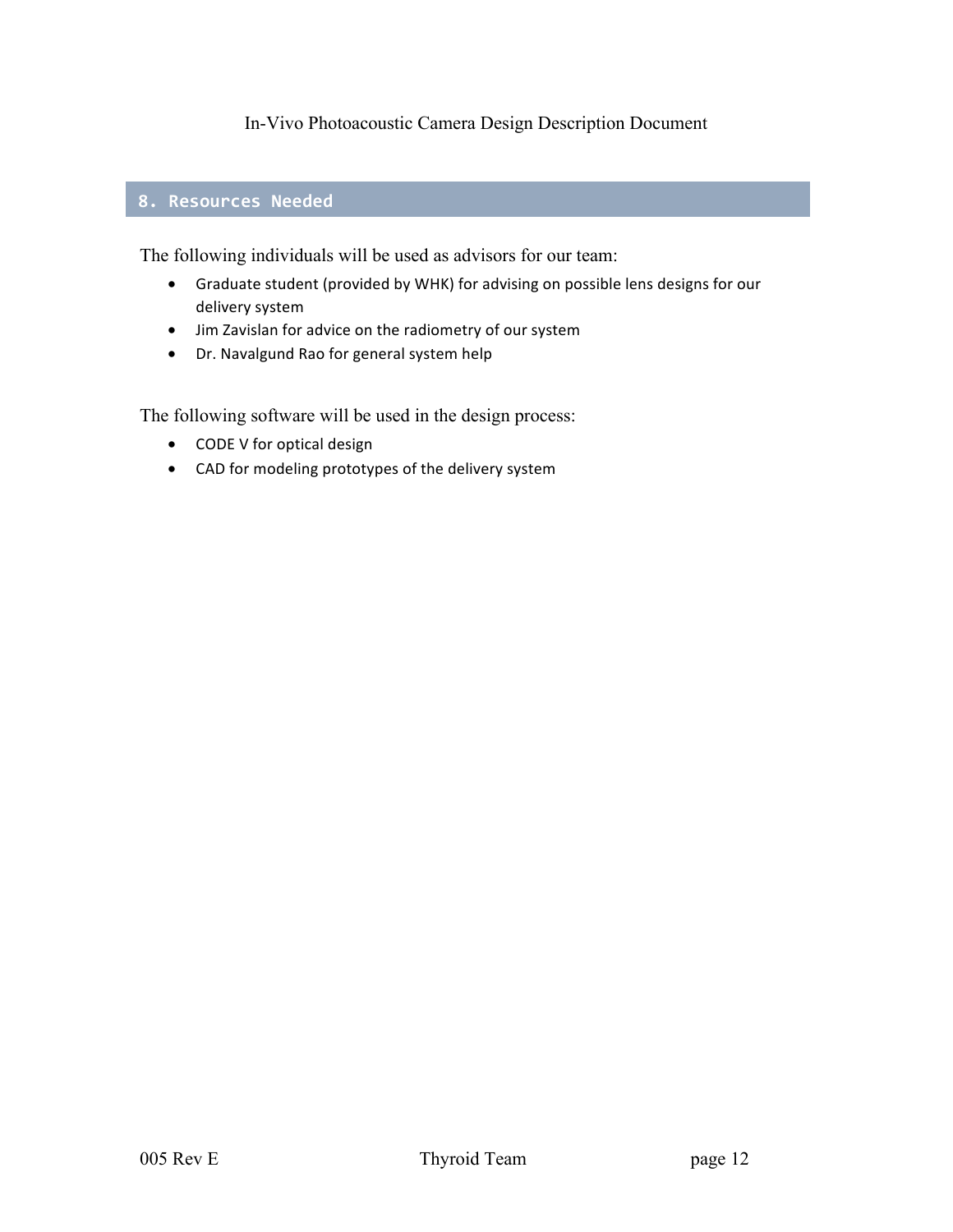## **9. Timeline**

| By 11/23/15<br>(PRD Review | Test beam arm setup with HeNe 623.8nm laser and infrared laser (1520nm)<br>Done in order to test overall power loss through the system<br>$\circ$<br>Begin creation of a Bill of Materials |  |  |
|----------------------------|--------------------------------------------------------------------------------------------------------------------------------------------------------------------------------------------|--|--|
| 2)                         | Research other medical uses of PA imaging to gain additional insight                                                                                                                       |  |  |
|                            |                                                                                                                                                                                            |  |  |
|                            | Obtain beam diffuser from Per to begin testing possible ways to shape our laser                                                                                                            |  |  |
|                            | beam in the imaging probe                                                                                                                                                                  |  |  |
| By 12/4/15                 | Run tests on possible laser delivery systems                                                                                                                                               |  |  |
|                            | Find spec sheet on Per's lightguide (make sure less than 50% power loss)<br>$\circ$                                                                                                        |  |  |
|                            | Use customer's laser to test power loss in beam arm system<br>$\circ$                                                                                                                      |  |  |
|                            | Double check specifications of laser theoretically work for this application                                                                                                               |  |  |
|                            | Identify areas of confusion in PRD to ask customer before final presentation                                                                                                               |  |  |
| By 12/9/15                 | Present final Project Review Document in class<br>٠                                                                                                                                        |  |  |
|                            | <b>Finalize our Bill of Materials</b>                                                                                                                                                      |  |  |
|                            | Meet with last year's photo-acoustic team for advice                                                                                                                                       |  |  |
|                            | Create schedule for spring semester in order to test/examine all realistic laser<br>$\bullet$                                                                                              |  |  |
|                            | delivery possibilities                                                                                                                                                                     |  |  |
| By 12/15/15                | Order parts/gather borrowed parts for future assembly<br>٠                                                                                                                                 |  |  |
|                            | Finalize list of possible/realistic ideas for laser delivery systems<br>٠                                                                                                                  |  |  |
| January                    | Month of testing possible laser delivery systems on customer's laser<br>$\bullet$                                                                                                          |  |  |
|                            | Need to find system most effective at minimizing power loss<br>$\circ$                                                                                                                     |  |  |
|                            | Investigate possible geometries of imaging probe                                                                                                                                           |  |  |
|                            | Draft imaging probe CAD model<br>$\circ$                                                                                                                                                   |  |  |
|                            | Think of materials to be used for reflector<br>$\circ$                                                                                                                                     |  |  |
| February                   | Finalize general design of laser delivery system<br>٠                                                                                                                                      |  |  |
|                            | Draft CAD model of delivery system                                                                                                                                                         |  |  |
|                            | Investigate methods of coupling laser to delivery system                                                                                                                                   |  |  |
|                            | Begin building first working prototype of delivery system                                                                                                                                  |  |  |
| March                      | Testing of delivery system prototype with customer's laser<br>$\bullet$                                                                                                                    |  |  |
|                            | Working towards building finalized delivery system                                                                                                                                         |  |  |
|                            | Construct final CAD model of delivery system                                                                                                                                               |  |  |
|                            | If time permits,                                                                                                                                                                           |  |  |
|                            | Construct the imaging probe and test laser delivery through probe                                                                                                                          |  |  |
|                            | Investigate ways of coupling the imaging probe to the laser delivery system                                                                                                                |  |  |
|                            | Construct CAD model for imaging probe                                                                                                                                                      |  |  |
| April                      | Couple laser to deliver system; if we are able to create the imaging probe, we will                                                                                                        |  |  |
|                            | try to couple the delivery system to the probe to create final design                                                                                                                      |  |  |
|                            | Final testing of laser delivery system                                                                                                                                                     |  |  |
|                            | Making sure correct alignment is in place<br>$\circ$                                                                                                                                       |  |  |
|                            | Power loss effectively minimized<br>$\circ$                                                                                                                                                |  |  |
|                            | If we can design and create the imaging probe,                                                                                                                                             |  |  |
|                            | Final testing of delivery system coupled with image probe and error checking                                                                                                               |  |  |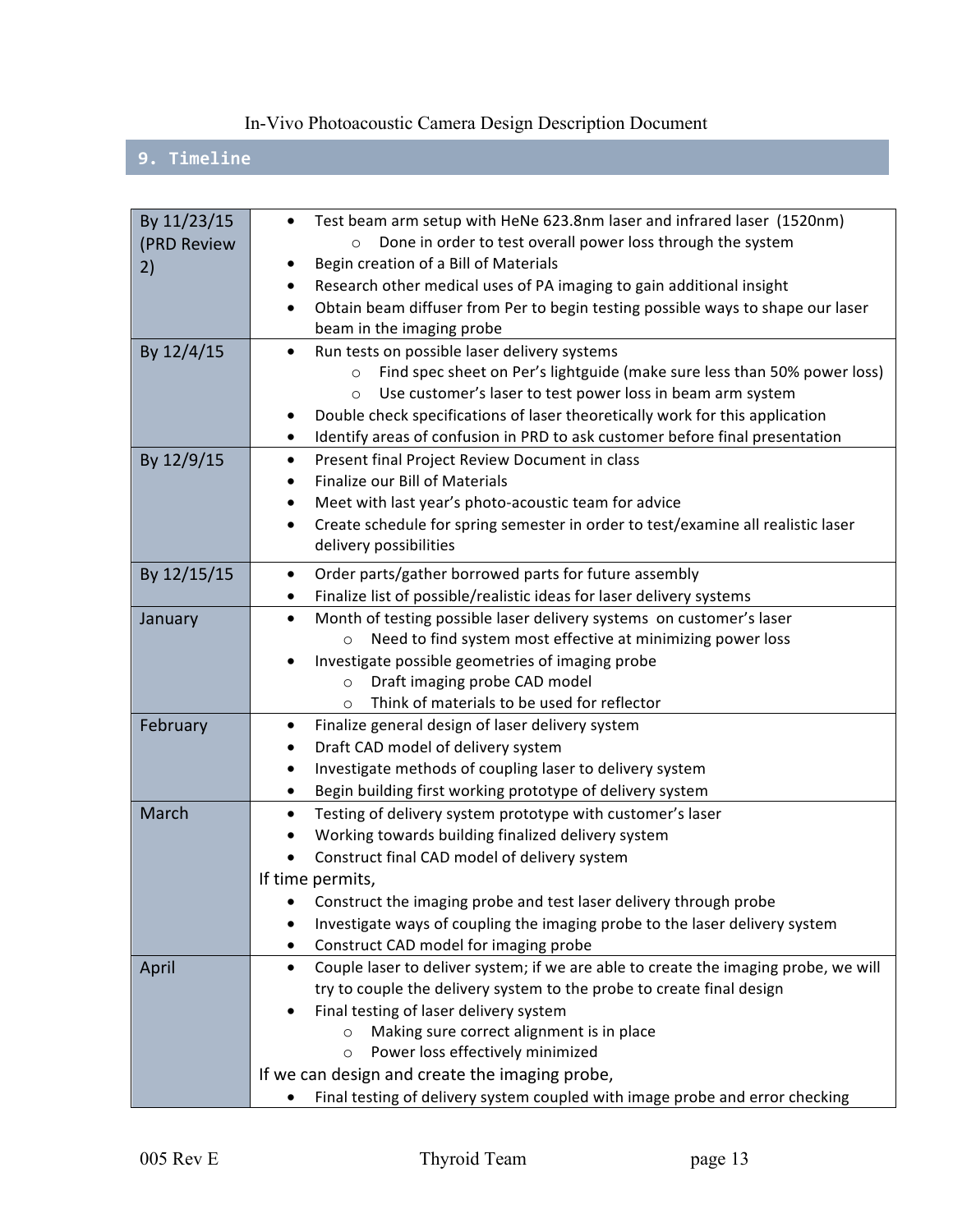## **Appendix**

#### **Appendix A:**

This appendix section contains a list of all properties that the overall photo-acoustic thyroid imaging microscope must have that are not directly related to our project. They are very important to keep in mind.

- During normal operation, the imaging probe will come into contact with human tissue and/ or liquids. Therefore any parts of the probe in contact with human tissue must be readily cleaned and sterilized. Also, the probe must be sealed from outside fluids and gases.
- The probe itself must be handheld and easily portable. The laser which acts as the source for the camera, will be too large to be portable and as such, must be located on a tabletop, far enough away as not to impede the physician.
- Wall power is necessary for the laser which is used as the source for the probe. The images produced by the imaging probe must be displayed in real time on a computer monitor, connected to the probe.
- The system be capable of taking a series of sequential images where the transducer automatically increments the axial position of the tissue and stores an image for each of these axial positions.
- For a 20 x 20 mm section of thyroid tissue, have a typical acquisition time of of 2 minutes.
- Produce four consecutive images of the thyroid tissue at wavelengths 760, 850, 930, and 970 nm in order to examine the concentration of oxy-hemoglobin, deoxyhemoglobin, lipids, and water in thyroid tissue.
- Be able to use these four images to identify areas of oxygenated and deoxygenated hemoglobin using chromophore analysis.
- Contain an inexpensive acoustic lens system, optimized for use in a liquid environment.
- Be able to be moved and operated with a minimum of adjustments.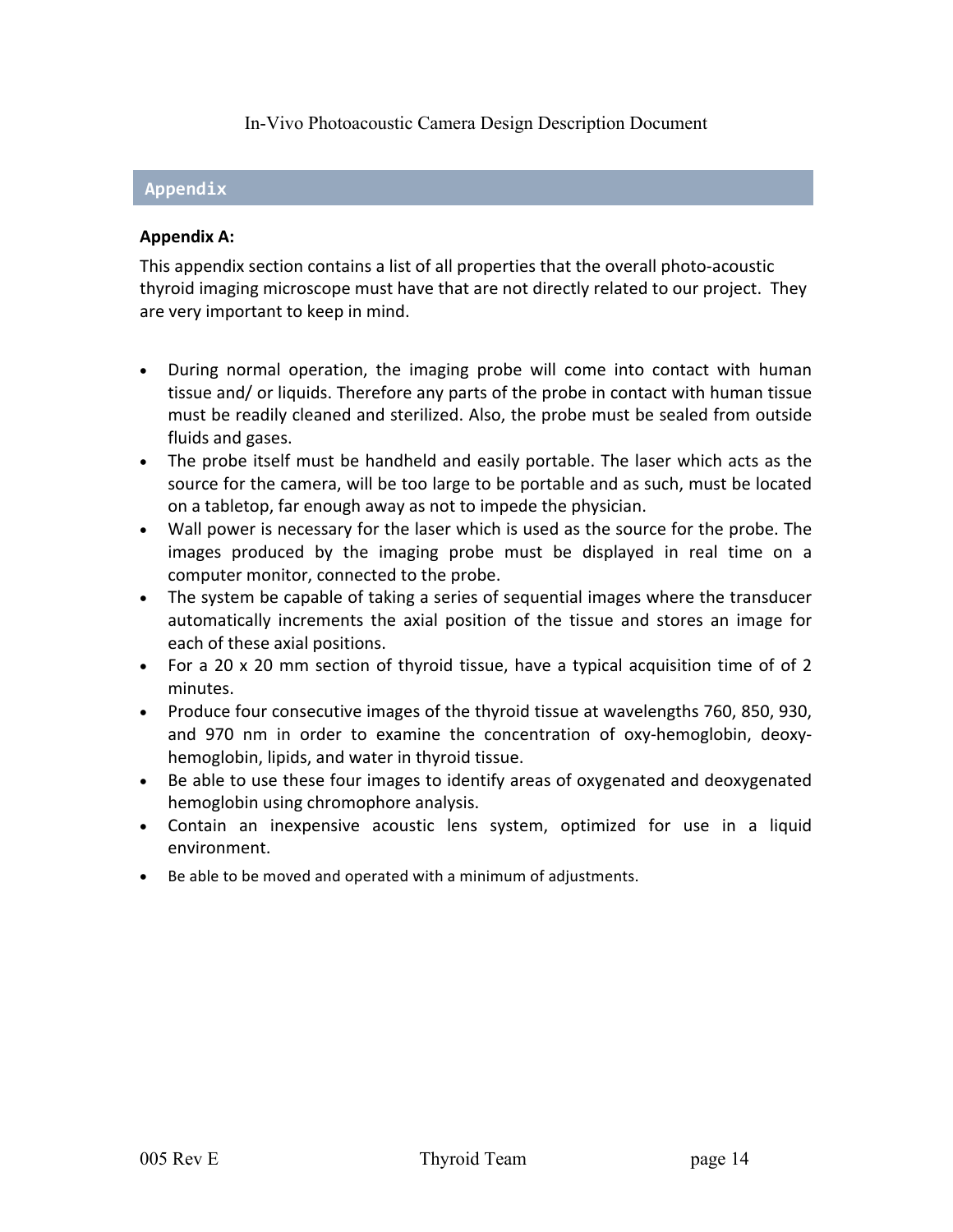## **Appendix B:**

If we are able to design the accompanying imaging probe that is to be attached to the laser delivery system, we will need to purchase or find separate materials. These are listed below:

| <b>System Component</b>                       | <b>Purposes</b>                                    | <b>Price</b>                                                               |
|-----------------------------------------------|----------------------------------------------------|----------------------------------------------------------------------------|
| Imaging Probe Part 3                          | Items necessary for<br>construction/testing        | 3D printed; printing plastic $\sim$ \$5<br>per cubic inch                  |
| <b>Engineered Diffuser</b><br>(Beam shaper) 7 | Engineered Diffuser from RPC<br>Photonics          | Each diffuser, according to the<br>RPC website ranges from \$160<br>$-250$ |
| Ultrasound Reflector 4                        | Edmund Optics high efficiency,<br>AR coated window | Each window is about \$15                                                  |
| Acoustic Lens 5                               | 3D printing material, possibly<br><b>PZT</b>       | Again, plastic material is $\sim$ \$5<br>per cubic inch                    |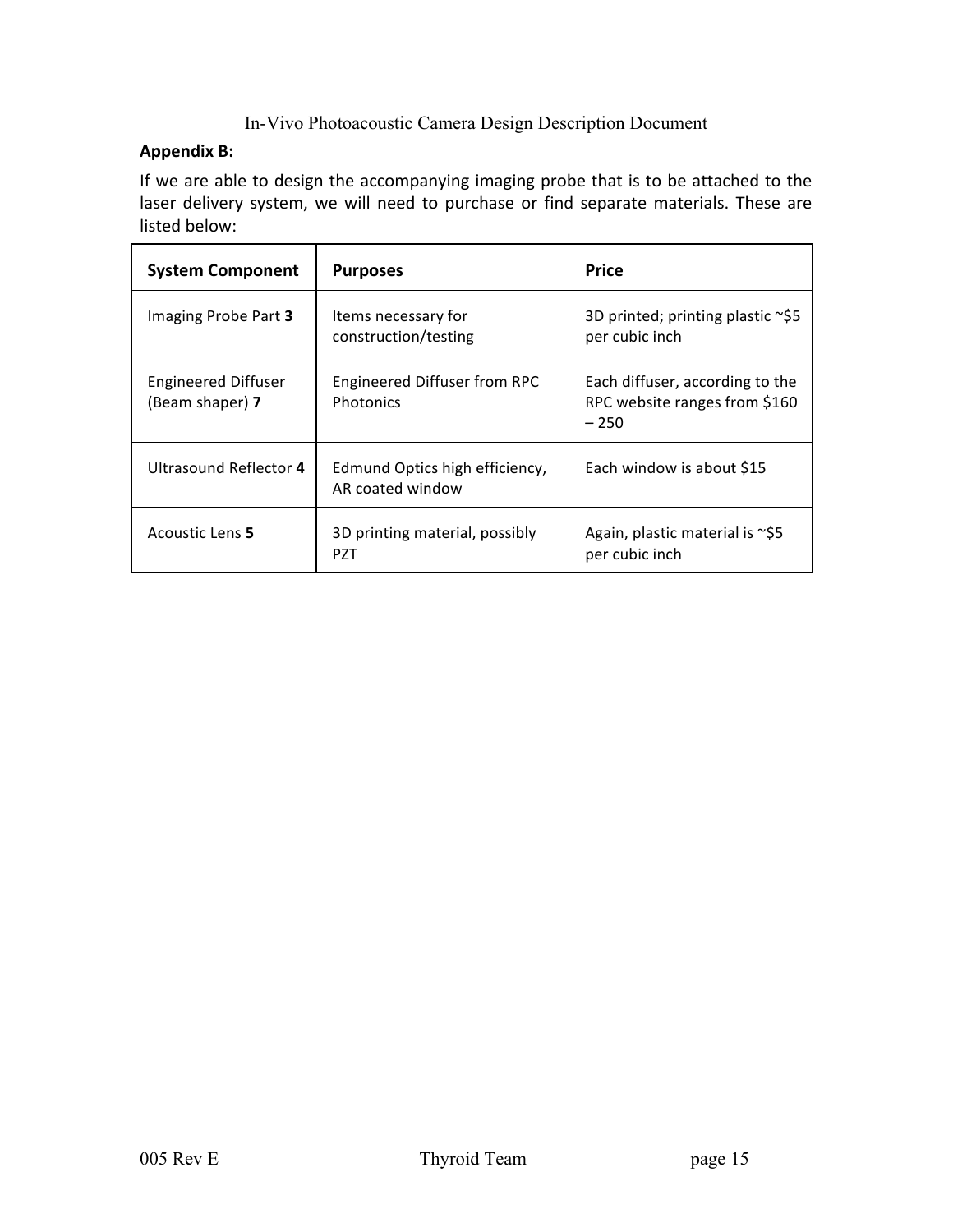#### **Appendix C:**

The following tables are contain the specifications of the lightguide we are planning to use in the lightguide method (see Fig.2) as well as the adapters Edmund suggests to use when coupling to the laser source:

## Acceptance Angle (°) 68 Diameter (mm) 6.35 Length (cm) 121.92 Fiber Diameter (µm) 50 B D  $\mathbf{c}$ . C  $0.500$  $0.50$ **LENGTH** Fiber Bundle Dimensions (mm) A: 7.92 B: 10.72 C: 14.22 D: 10.41 Numerical Aperture NA 60.55 Index of Refraction  $n_d$  - Core  $1.581$ Index of Refraction  $n_d$  - Cladding 1.487 Packing Fraction (%) 82% nominal Operating Temperature  $(^{\circ}C)$  -40 to +107 Compatible Light Guide Adapter SX: #38-944 MX: #66-905 Minimum Bend Radius (mm) 38.1 Type of Illumination Fiber Optic Light Guide Geometry Spot Light RoHS Not Compliant

#### Flexible Fiber Optic Light Guide, Stock No. #39-367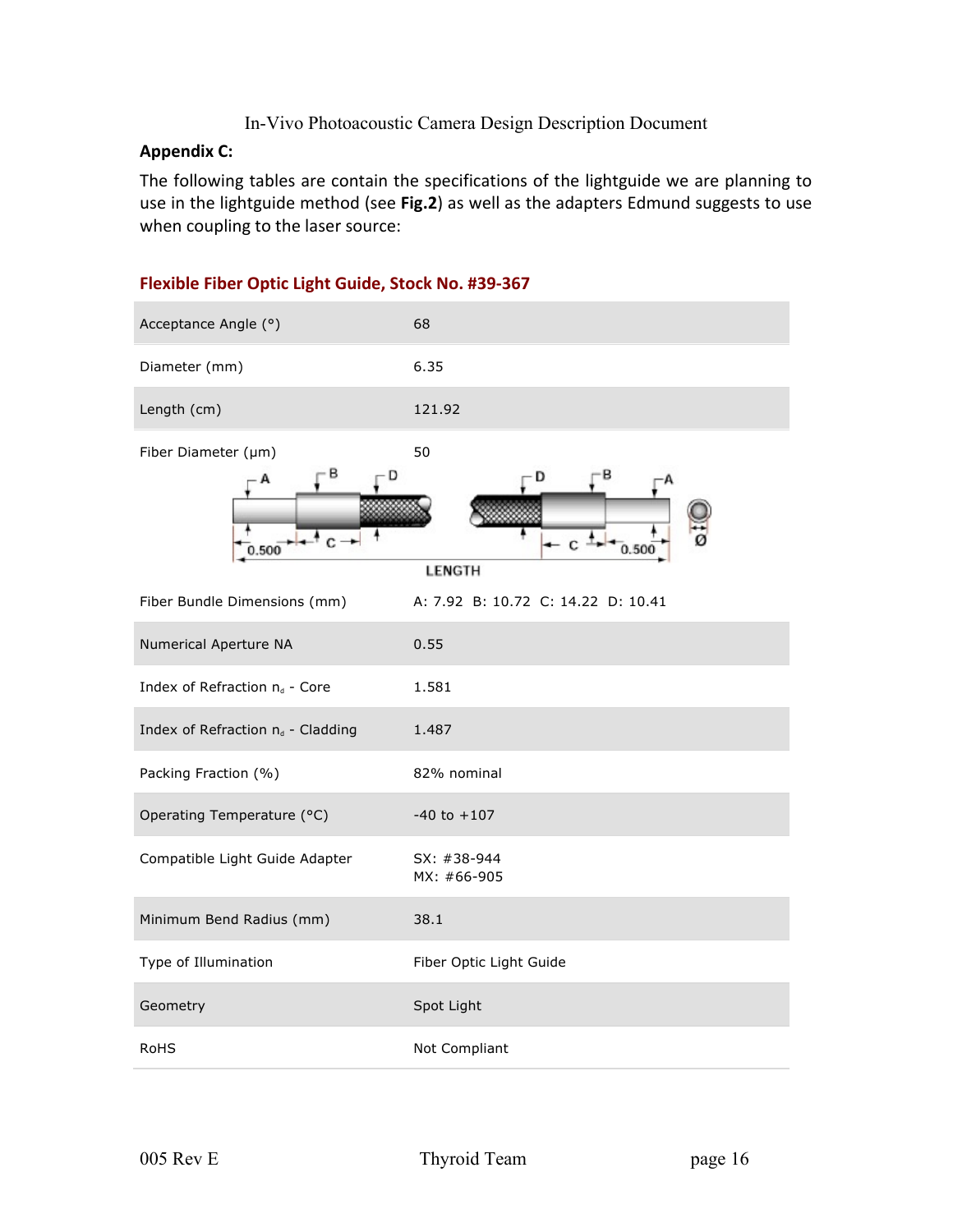## In-Vivo Photoacoustic Camera Design Description Document **0.316" ID, Fiber Optic Adapter SX-6, Stock No. #38-944**

٦

## **0.316" ID Fiber Optic Adapter MX-6, Stock No. #66-905**

| Model Number            | $MX-6$           |          |
|-------------------------|------------------|----------|
| Inner Diameter (inches) | 0.316            |          |
| Inner Diameter (mm)     | 8.03             |          |
| Outer Diameter (mm)     | 25               |          |
| Thickness (mm)          | 32               | $\theta$ |
| Construction            | 6061-T6 Aluminum |          |
| Type of Illumination    | Accessory        |          |
| <b>RoHS</b>             | Compliant        |          |

r.